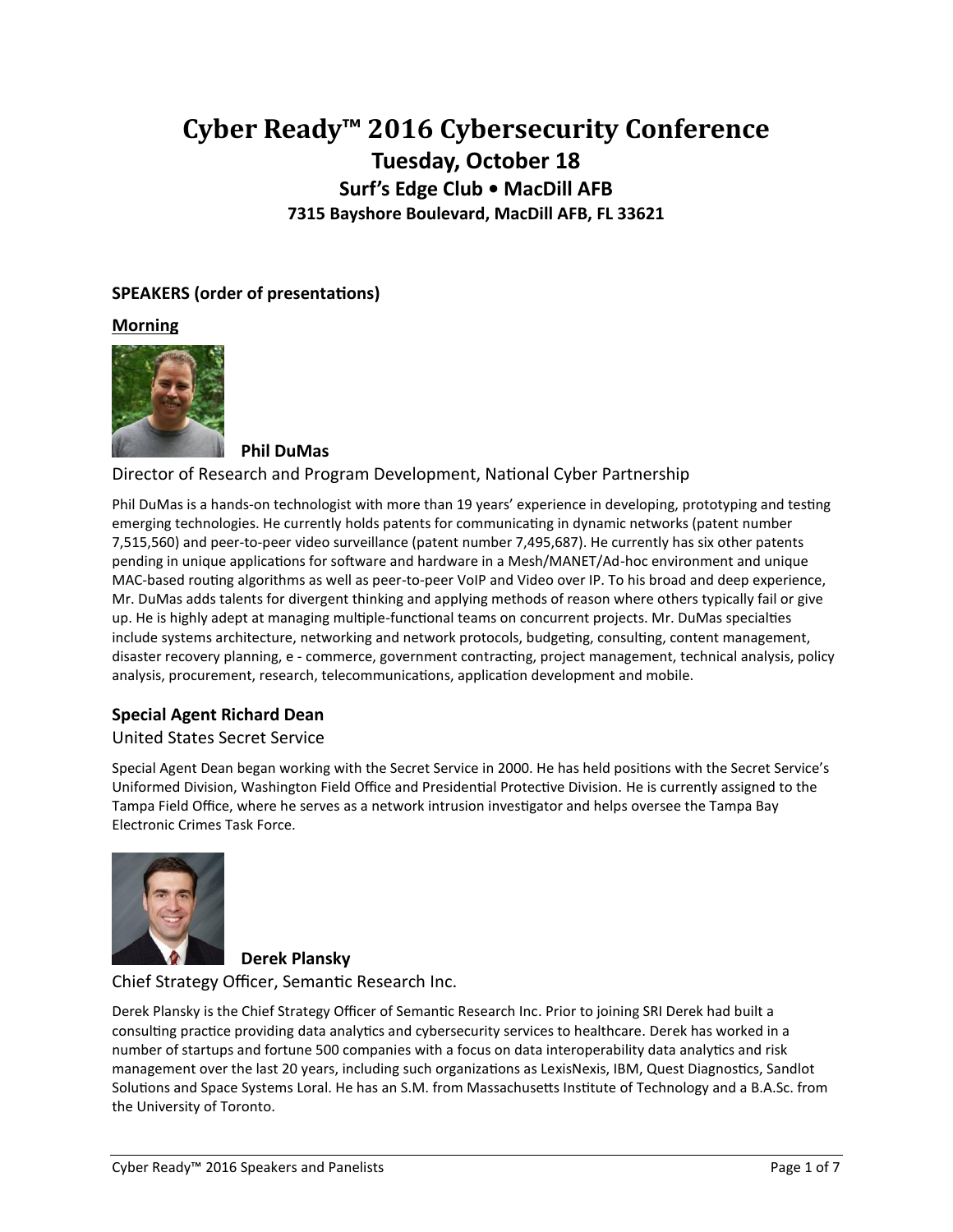

# **Gregory P. Scasny**

#### CEO, Cybersecurity Defense Solutions

Gregory Scasny is CEO of a new cyber security firm, Cybersecurity Defense Solutions. It is based in Fort Myers, Florida, and provides expert cybersecurity consulting, training and products to the small and medium business market (SMB) and the mid-enterprise market. IT Security is very near and dear to his heart—he and his colleagues at CDS feel that every company deserves the absolute best in cybersecurity at an affordable price. Mr. Scasny is a board member of the Southwest Florida Regional Technology Partnership (http://www.swfrtp.org), which fosters the growth of technology companies and education in Southwest Florida. He is also on the Business Advisory Committee at Dunbar High School, the world's first Microsoft Certified High School.

## **Luncheon—Keynote Speaker**



# **Dr. Mark Maybury**

Vice President and Chief Security Officer, The MITRE Corporation, and Director, National Cybersecurity FFRDC

Dr. Mark Maybury is the chief security officer of The MITRE Corporation and vice president and director of the National Cybersecurity FFRDC, which MITRE operates for the National Institute of Standards and Technology. In these roles, he manages the overall cybersecurity

strategy for the company, including outreach and partnerships, in addition to aligning and developing strategies and resources to realize MITRE's next generation cybersecurity vision.

Dr. Maybury previously served as MITRE's Chief Technology Officer, directing the organization's independent research and development program and developing the corporate technology strategy.

From 2010 to June 2013, Dr. Maybury served as the chief scientist of the Air Force. His responsibilities included advising the Chief of Staff and Secretary of the Air Force and providing assessments on a wide range of scientific and technical issues affecting the Air Force mission. In this role, he identified and analyzed technical issues and brought them to the attention of Air Force and national security leaders. Dr. Maybury led strategic studies in energy, cybersecurity, and global science and technology. He also served on the Executive Committee of the Air Force Scientific Advisory Board (SAB), as vice chair of Science and Technology, as vice chair of a study on remotely piloted aircraft, and as a member on SAB studies on commercial space, rapid on-orbit checkout, and operating in contested cyberspace.

As executive director of MITRE's Information Technology Division, Dr. Maybury oversaw the advanced research and development work for a wide variety of intelligence and defense systems. He led a division of experts in the disciplines of intelligent information systems, analytic tools, performance support, collaborative environments, geospatial information systems, distributed computing, networking, and data, information, and knowledge management.

Since joining MITRE in 1990, Dr. Maybury has held several leadership roles. He managed MITRE's Speech and Natural Language Group, served as director of the Bedford Artificial Intelligence Technical Center, led the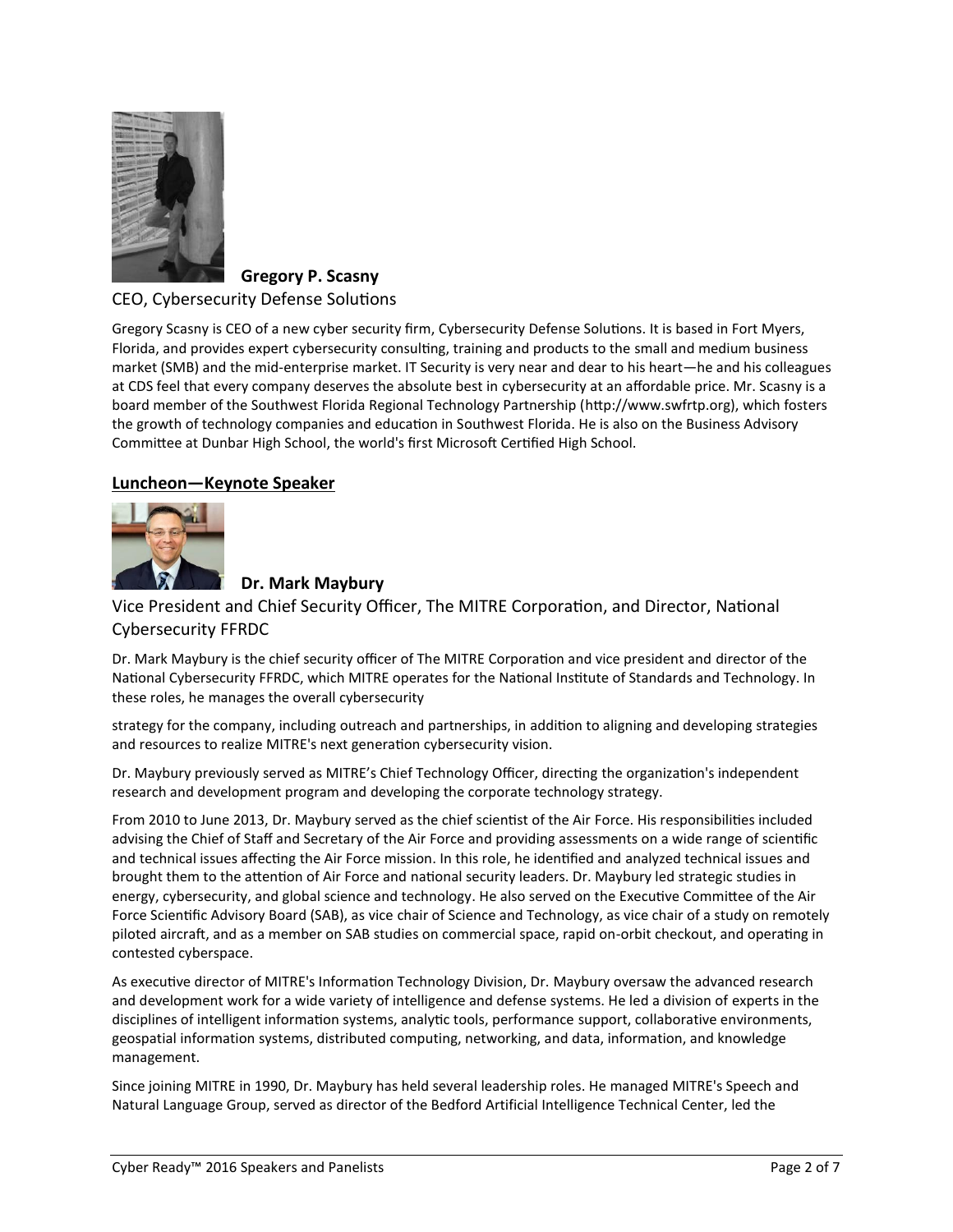Advanced Information Systems Technology Department, directed the Advanced Information Systems Center and served as deputy division manager for National Intelligence. He has contributed his expertise in cybersecurity and artificial intelligence to many sponsored projects over the years.

He also founded and was executive director of the Advanced Research and Development Activity Northeast Regional Research Center. The center was formed to bring together experts from government, academia and industry and sponsor research on leading edge technology that could solve critical problems facing the intelligence community.

Dr. Maybury remains a member of the Air Force Scientific Advisory Board, and sits on both the Defense Science Board and the Homeland Security Science and Technology Advisory Committee. He is a fellow in both the IEEE and the Association for the Advancement of Artificial Intelligence.

Prior to joining MITRE, Dr. Maybury was a U.S. Air Force officer, serving as research team chief and then program manager at Rome Air Development Center, Griffiss Air Force Base.

Dr. Maybury has authored or edited 10 books and more than 60 refereed publications. He holds patents for both broadcast news understanding (6,961,954) and personalcasting (7,386,542). His awards include recognition from New York City and MITRE for support of World Trade Center rescue and recovery efforts, a Recognition Award from Secretary of Defense Donald Rumsfeld for support to the Coalition Provisional Authority in Baghdad, Iraq, and a Special Recognition Award from President George W. Bush for planning for the Terrorism Information Sharing Environment. In 2016, Federal Computer Week magazine named Dr. Maybury among its Federal 100 Award winners. The award recognizes government, industry, and academic leaders who have played pivotal roles that affect how the federal government acquires, develops and manages IT.

Dr. Maybury received his bachelor's degree in mathematics from College of the Holy Cross (Fenwick Scholar, valedictorian), a master's degree in computer speech and language processing from Cambridge University, England (Rotary

# **Afternoon**

## **Steve Sanders**

#### Principal Cybersecurity Architect, Southern Company

Steve Sanders is a Principal Architect in the IT Security Architecture and Engineering Department of Southern Company in Atlanta, Georgia with a focus on power delivery systems. The department is responsible for managing cyber security risk across the enterprise including development of reference security architectures, performing risk assessments and providing cyber security engineering/design services. Steve also serves as the Cyber Security Team Lead for Southern Company's Transmission & Distribution Cyber Security Program and co-chairs Southern Company's Cyber Security Architecture Review Board technical team. Steve has fourteen years of experience in the IT Security organization and previously worked with Southern Company Generation on the development of a comprehensive cyber security program to manage risk across the generation fleet and developed the cyber security requirements for Southern Company's Automated Metering Infrastructure (AMI) program. Steve joined Southern Company in 1993 in the IT organization at Southern Company Services and he has more than twenty years of experience in the electric utility industry. Steve holds a CISSP certification and he received his Bachelor of Industrial Engineering degree from the Georgia Institute of Technology.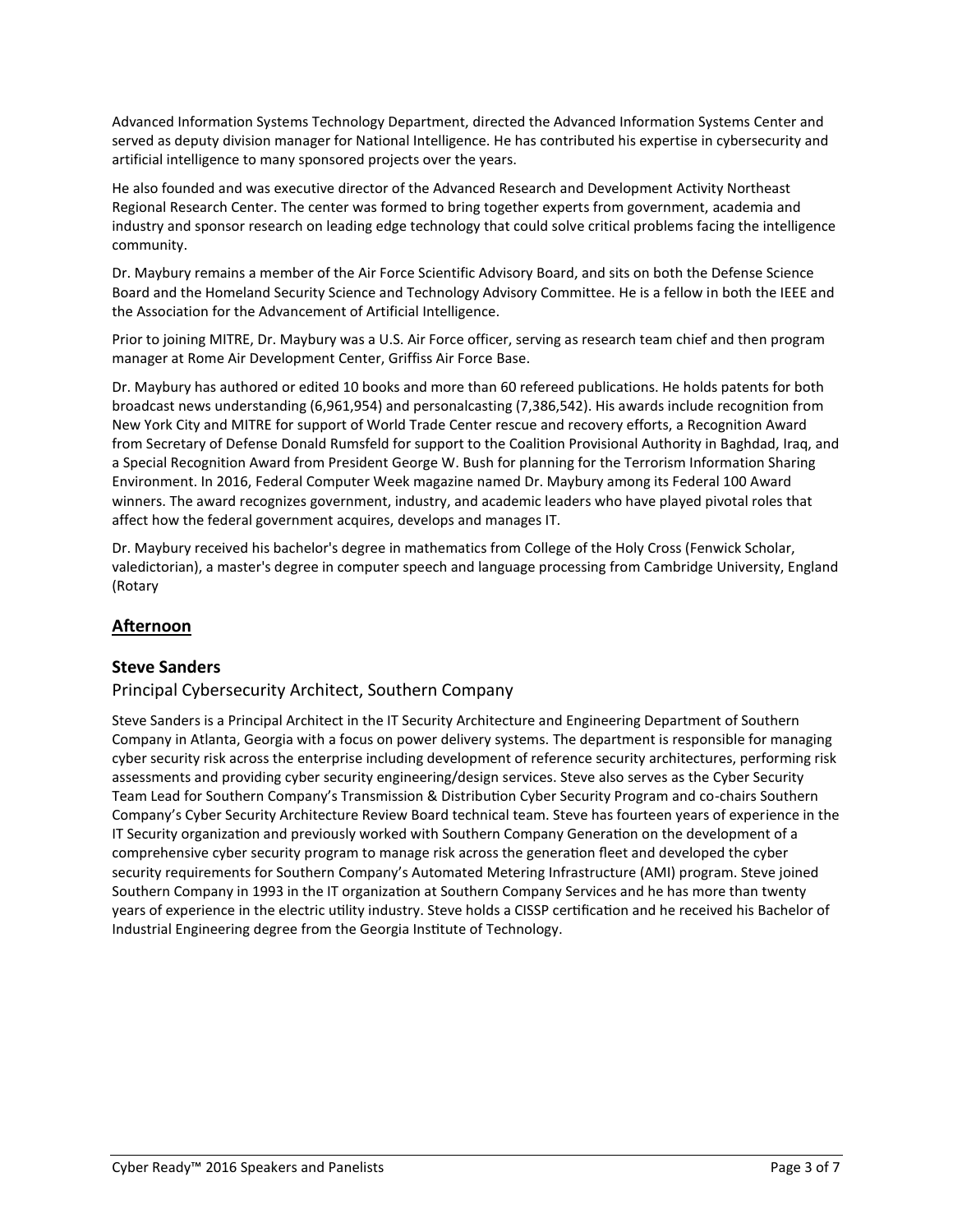

**Colin Arnold**

#### Director of Academic Affairs, National Cyber Partnership

Colin Arnold is a member of Association for Computing Machinery (ACM), Institute of Electrical and Electronics Engineering (IEEE) and American Society for Engineering Education (ASEE). He is a reviewer for INS Information Sciences. His areas of research include applied fuzzy logic and computational intelligence, decision-making in uncertain environments, software testing and productivity, data mining, robotics and intelligent autonomous systems, artificial intelligence and knowledge engineering, database and knowledge management, pattern recognition, and online education. Mr. Arnold received a B.Sc. degree in computer science and the M.S. degree in computer engineering from the University of South Florida, Tampa, Florida. He is currently pursuing a Ph.D. degree in computer science and engineering from the University of South Florida and expects to have the degree conferred in 2015. Mr. Arnold was an invited speaker at the 2011 NATO Advanced Research Workshop on the "Use of Risk Analysis in Computer-Aided Persuasion" in Antalya, Turkey.



## **Falcon Street**

Chief Information Security Officer for the Florida Department of Economic Opportunity (DEO)

Serving as Chief Information Security Officer for the Florida Department of Economic Opportunity (DEO), Falcon Street is in charge of protecting data and systems associated with economic incentive, community development, and reemployment assistance programs, including one of the largest benefit payment systems in the United States, and FIRRE, a bleeding edge anti-fraud system. Previously, Falcon was involved in private consulting as well as cybersecurity with the University of Florida, but asks that his fellow Florida State University alums not hold that against him. He is honored to speak at Cyber Ready 2016 and to be involved in the promotion of cybersecurity training.



## **COL John Burger (USA, ret)**

Vice President for Strategy, Reliaquest and former CISO and Chief of Cyber Warfare at USCENTCOM

COL John Burger recently joined ReliaQuest us the Vice President of Strategy. He brings 27 years of leadership experience in building agile, successful teams as a cyber security leader and strategist. Prior to joining ReliaQuest, he was the former CISO and Chief of Cyber Warfare at the United States Central Command. As the CISO, he directed the efforts of four (4) advanced HUNT teams, integrated with the National Security agency, to protect and defend a global network of over 1+ million devices across three continents. As the Chief of Cyber Warfare, he directed the cyber-attacks in Afghanistan, Iraq and the planning for cyber operations against Iran. At ReliaQuest, he is shaping our product offerings with a focus on advanced Threat HUNTING and Continuous Red Teaming.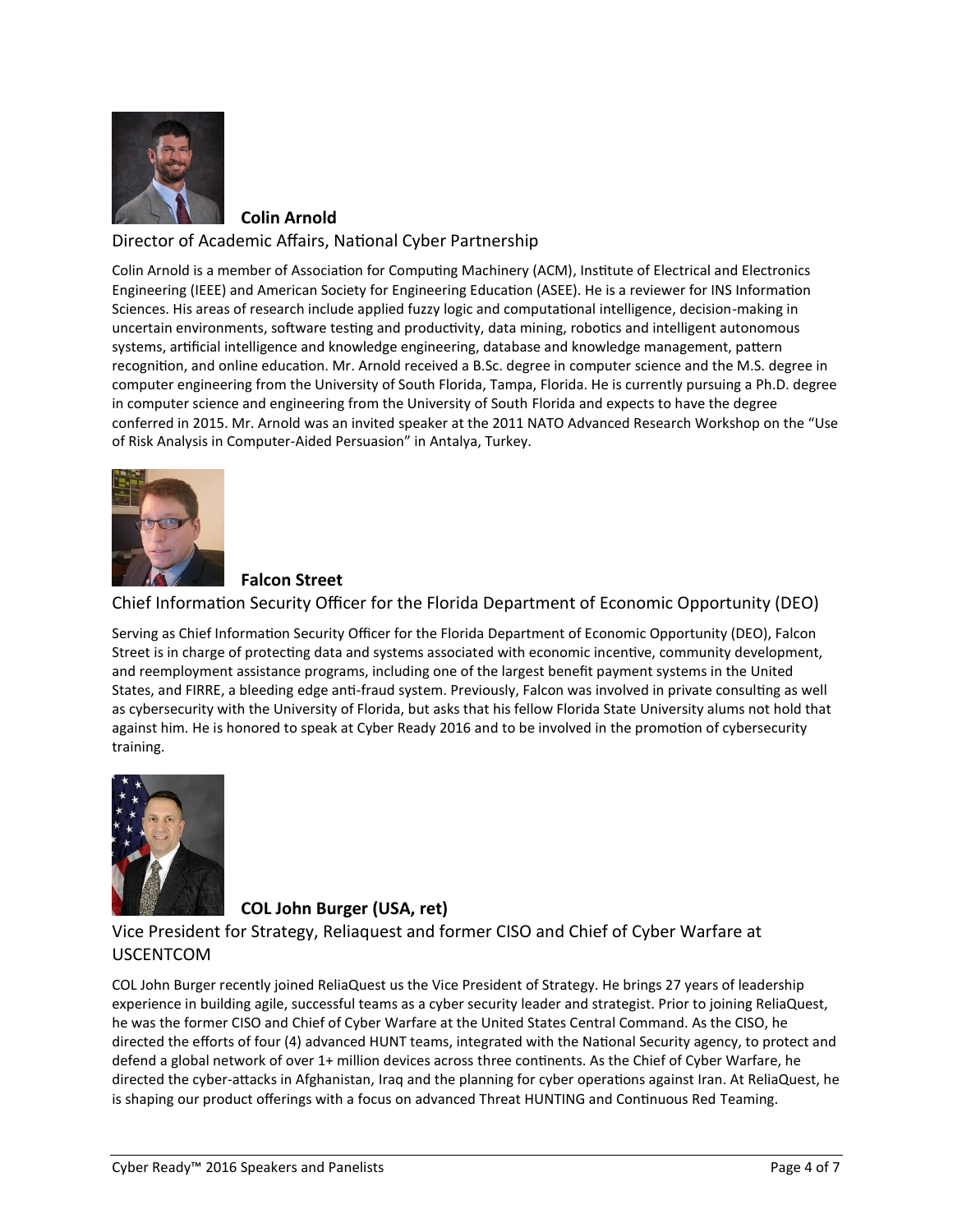

**Jill Hellman** Strategy and Innovation Consultant

Jill Hellman is a strategy and innovation expert with over 20 years of experience crafting, leading and deploying strategic initiatives for organizations worldwide. She has a proven track record of accelerating strategic initiatives from concept to creation (including implementation and results). Jill spent the first decade of her career working inside three Fortune 500 companies, ultimately serving as director of strategy at a \$19 billion company (AutoNation). In that role, she implemented strategic initiatives across a company of 30,000 people. Jill has been an external consultant, advisor, speaker, initiative incubator, facilitator and trainer for 13 years. She has addressed and/or worked with audiences worldwide (Nordic region, Western and Eastern Europe, Middle East, Asia, North America, and South America) for organizations such as McKinsey & Company, Microsoft, Young President's Organization (YPO), the Nordic Innovation Centre, Estee Lauder, Virgin Hotels, Coril Holdings, and Entrepreneurs' Organization (EO).

## **Dinner—Keynote Speaker**



## **R. "Montana" Williams**

COO & cyber evangelist for the Cyber World Institute (CWI), adjunct instructor at California State University-San Bernardino, former Senior Manager—Cyber Practices for ISACA and former Chief—Cybersecurity Education & Awareness Branch at the Department of Homeland Security

Robin "Montana" Williams is currently an independent consultant, cyber evangelist, and adjunct instructor at California State University-San Bernardino teaching cyber risk management. He provides solution services across public & private sector enterprises to increase organizational cyber resilience from the boardroom to the break room.

Most recently he was Senior Manager—Cyber Practices, U.S. Public Sector Business Development Executive, & Cyber Evangelist for ISACA, where he led engagement efforts to promote ISACA products to public and academic enterprises to increase organizational resiliency within a globally connected information-based environment.

Prior, Mr. Williams served as Chief, Cybersecurity Education & Awareness Branch at the Department of Homeland Security & senior strategic advisor to the White House on the National Initiative for Cybersecurity Education (NICE), his team created the National Cybersecurity Workforce Framework, built the Federal Virtual Training Environment, developed the National Initiative for Cybersecurity Careers and Studies Portal, & led National Cybersecurity Awareness Month.

Mr. Williams spent 26 years in government service including 21 years in the United States Air Force retiring as a Lt. Colonel. During his military career, he held numerous flying, intelligence, training, & cyberspace assignments, including commanding the USAF Cyber Red Team. He is a combat veteran with flying & information operations duties in Afghanistan & Iraq, including serving as the lead air-campaign planner for OPERATION ANACONDA & Chief, Electronic Warfare in the Iraqi Theater of Operations. He earned a Bachelor's degree from Minnesota State University-Moorhead in 1989, a Master's degree from Louisiana Tech in 1998, & currently a doctoral candidate at NorthCentral University. Finally, Mr. Williams is a Certified Workforce Development Professional (specializing in cybersecurity workforce) by the National Association of Workforce Development Professionals.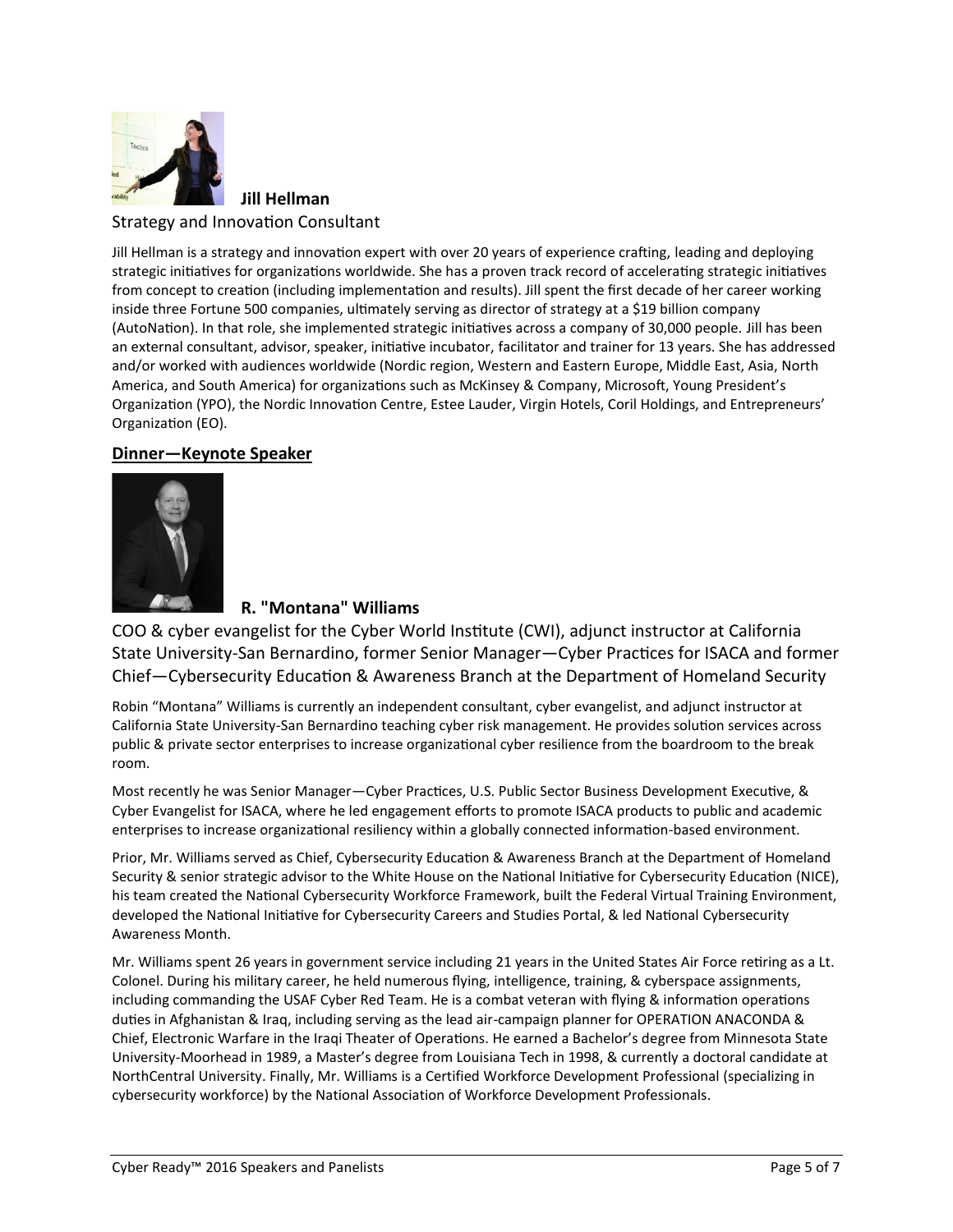#### **PANELISTS**



#### **Walter Andrusyszyn, Panel Discussion Moderator**

Walter Andrusyszyn has been an Adjunct Professor of International Business at the College of Business Administration of the University of South Florida, where he began teaching in spring 2007. From January to May 2009, he was temporarily assigned as Deputy Permanent Representative to the U.S. Mission to NATO. He joined the Plastipak Packaging Company in January 2004 following a career in the U.S. Government. He retired from public service at the end of 2003, after serving at the White House as the Director for Northern and Eastern European Affairs in the National Security Council (he became Director in November 2001). Having entered the Foreign Service in 1980, he served in Stockholm (1980-82) and in East Berlin (1982-84) before returning to Washington to be the Desk Officer for Grenada and the Windward and Leeward Islands of the Caribbean (1985- 1987). In 1987-1988, he was Special Assistant to Assistant Secretary Rozanne Ridgway in the Bureau of European and Canadian Affairs. He then served in Bonn as the Bonn Group Representative, responsible for Berlin and Four Power rights during Germany's reunification. In 1990, he headed the Political-Military unit at the American Embassy in Bonn.

Mr. Andrusyszyn became the Desk Officer for Latvia, Lithuania, and Estonia in 1992. In 1994, he returned to Bonn to head the unit reporting on domestic political events in Germany. In October 1995, he was assigned to the American Embassy in Sarajevo where he served during the Dayton Peace Talks and for the first months of IFOR deployment. For his efforts to gain the release of an imprisoned American journalist held by Bosnian Serb authorities, Mr. Andrusyszyn received the Secretary's Award for Heroism. In April 1996, he was assigned to Stockholm as Political Counsellor. In August 1997 he was appointed Charge d'Affaires at the American Embassy in Tallinn, Estonia and in July 1999, be became director of the Office of European Security and Political Affairs, responsible for NATO and the OSCE. In September 2001 he was named the Director of the Task Force on Terrorism in response to the September 11 attacks.

Born in Blackburn, England in 1951, Mr. Andrusyszyn emigrated to the U.S. in 1957 and was raised in New York City. A graduate of New York University (1973), he attended the Fletcher School of Law and Diplomacy (1973- 1975). He continued his studies in Germany and also worked as a local employee for the Sri Lanka Embassy in Bonn (1977-78).



#### **Scott Carr** Dean of Advanced Technology, Keiser University

Dean Carr has over twenty years of experience with technology, currently teaching Information Technology at Keiser University. He is a Certified Cisco Academy Instructor. In his current job as Director of the Information